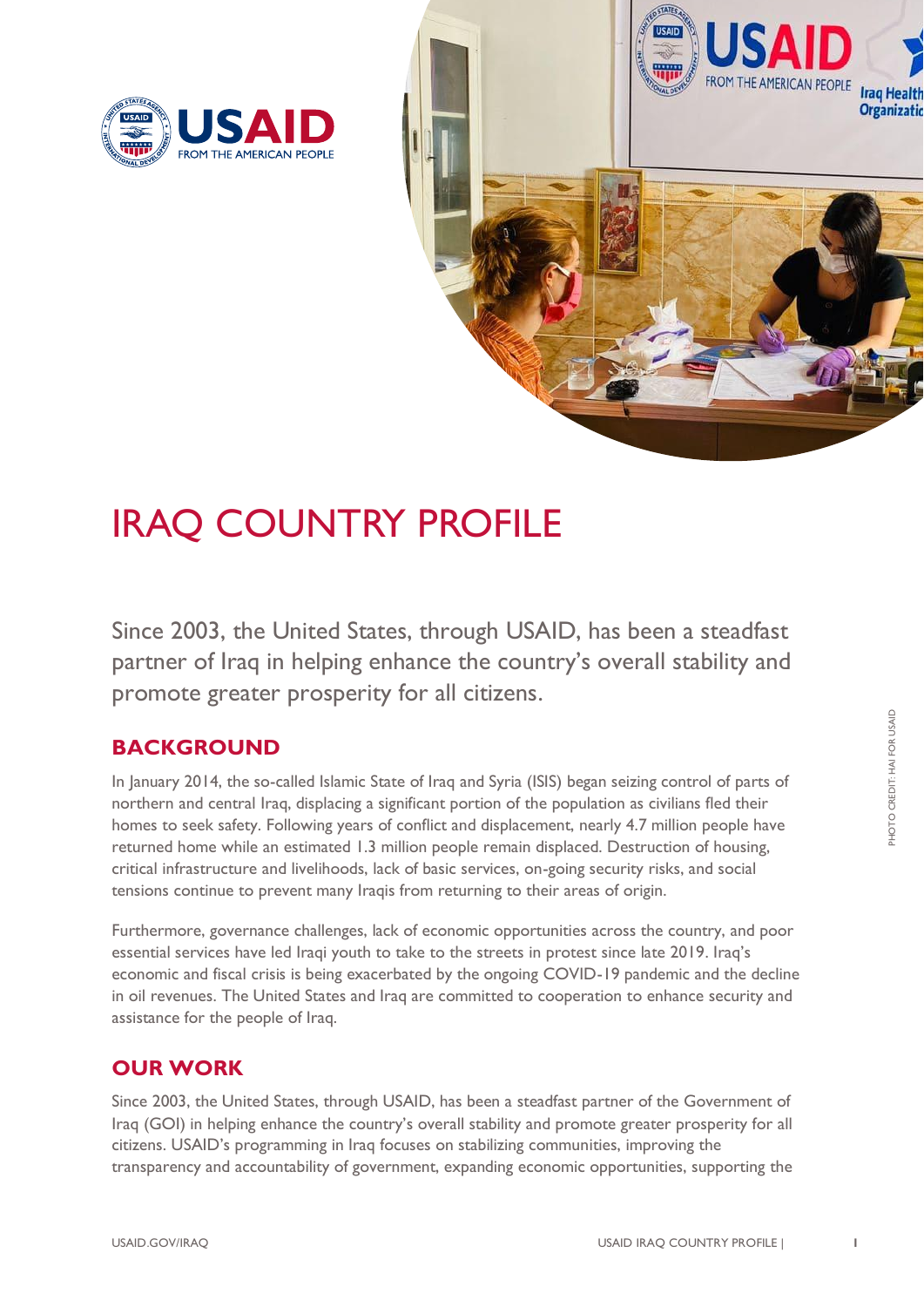development of civil society, providing life-saving humanitarian assistance, and promoting religious and ethnic pluralism.

### **DEMOCRACY AND GOVERNANCE**

USAID supports the GOI and Iraqi civil society to foster a system of governance that is democratic, accountable, and responsible in ways that benefit all Iraqis. USAID works with its Iraqi partners to enhance the transparency of political processes, natural resource management, and service delivery to all citizens. Through our work, USAID seeks to better integrate all civil society actors into these processes.

### **ECONOMIC GROWTH**

USAID is helping to pull households and communities out of poverty and promote long-term economic growth by diversifying and strengthening the Iraqi private sector, and improving the overall business investment climate. USAID programming also expands economic opportunity by providing technical assistance to small and medium enterprises looking to grow or rebuild, and identifying and linking Iraqi businesses with sources of financing and business development.

### **HUMANITARIAN ASSISTANCE**

The United States is the largest donor of humanitarian assistance in Iraq, providing \$3 billion in a diverse array of targeted assistance since 2014. USAID has increased access to safe drinking water, improved sanitation, and provided hygiene supplies, which can help to protect communities and limit the spread of communicable diseases, such as COVID-19. USAID funding also assists primary health care centers improve the quality and accessibility of healthcare services for vulnerable groups, including families displaced by conflict. Finally, USAID support helps to supply safe and dignified shelter; address food insecurity in camps and as internally-displaced persons are departing camps; and provide increased access to protection services, such as psychosocial support, prevention and response to gender-based violence; assistance in obtaining legal assistance for civil documentation; and mine risk education.

#### **SUPPORT TO RELIGIOUS AND ETHNIC MINORITY COMMUNITIES**

Through a combination of short, medium, and long-term efforts, USAID is working with over 100 local, faith-based, and international organizations to meet the immediate, life-saving recovery needs of persecuted ethnic and religious minorities in northern Iraq to safely return and rebuild their communities after the genocide committed by ISIS. Engaging these communities is a cornerstone to all of USAID's development work in Iraq, including several stand-alone programs focused exclusively on providing support to these communities. Through the New Partnerships Initiative (NPI), USAID is managing small grants to six local groups based in northern Iraq to support religious and ethnic minorities targeted by ISIS. NPI is an opportunity to directly tap into the ingenuity and knowledge of Iraqi organizations to enact impactful, innovative projects that address local needs and priorities. As part of NPI, USAID also provides training to build local capacity to develop the skills to lead their own sustainable development and become long standing partners.

#### **STABILIZATION**

Working closely with the GOI, provincial and local governments, and local communities, USAID works to stabilize areas formerly occupied by ISIS by restoring essential infrastructure and services,